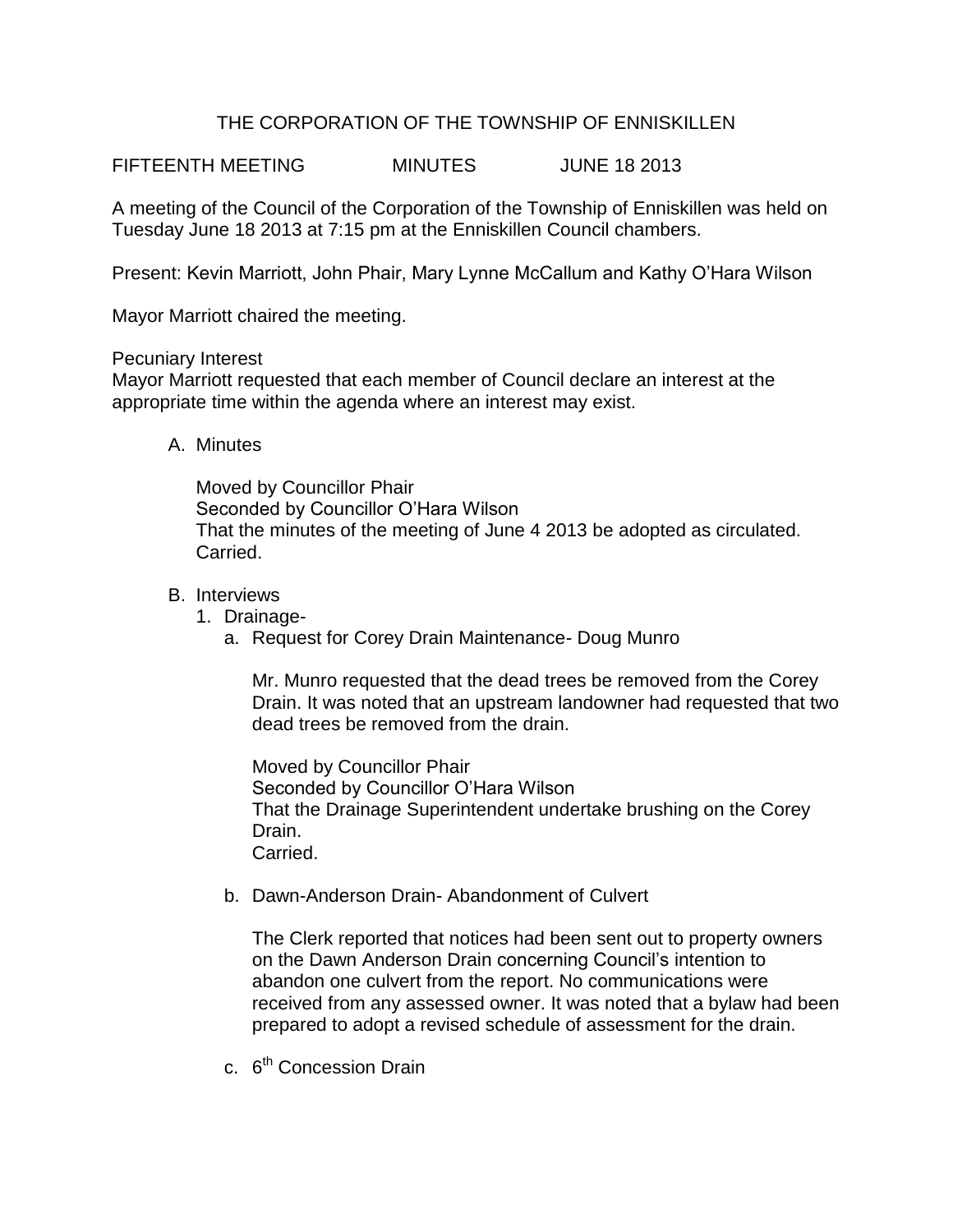### FIFTEENTH MEETING 2 JUNE 18 2013

Mayor Marriott noted that two property owners had discussed with him the need to replace culverts on the  $6<sup>th</sup>$  Concession Drain. He noted that a site meeting should take place to discuss the matter.

Moved by Councillor McCallum Seconded by Councillor O'Hara Wilson That a site meeting be held on the  $6<sup>th</sup>$  Concession Drain with Mayor Marriott appointed as Council representative. Carried.

#### 2. Roads-

a. Asphalt Tender Results- Churchill Line

| <b>Cope Construction:</b>     | \$318,434.00 |
|-------------------------------|--------------|
| <b>Dufferin Construction:</b> | \$319,856.90 |
| Coco Paving:                  | \$400,087.13 |
| <b>Huron Construction:</b>    | \$316,996.37 |

The Road Superintendent noted that Huron Construction was capable of undertaking the work.

Moved by Councillor McCallum Seconded by Councillor Phair That the low tender from Huron Construction be accepted for asphalt work on Churchill Line. Carried.

b. Update on Activities- Dust control, 9/10 Sideroad Drain Shiloh Line Reconstruction. The Road Superintendent noted that the work on the installation of the 9/10 Sideroad Drain would be completed within the week. Work on the reconstruction of Shiloh Line would start on June 24 2013.

The Road Superintendent noted that the culvert crossing Shiloh Line on the Thornton Fisher Drain required replacement. The culvert was ordered and the work would be undertaken as part of the reconstruction. He noted that the culvert on the Hescott Mackesy Drain required replacement. He noted that no decision was made on its replacement.

The Road Superintendent noted that the County tender for salt had been received. He noted that the 2013 price per ton had increased from 68.88 to 69.84 per tonne.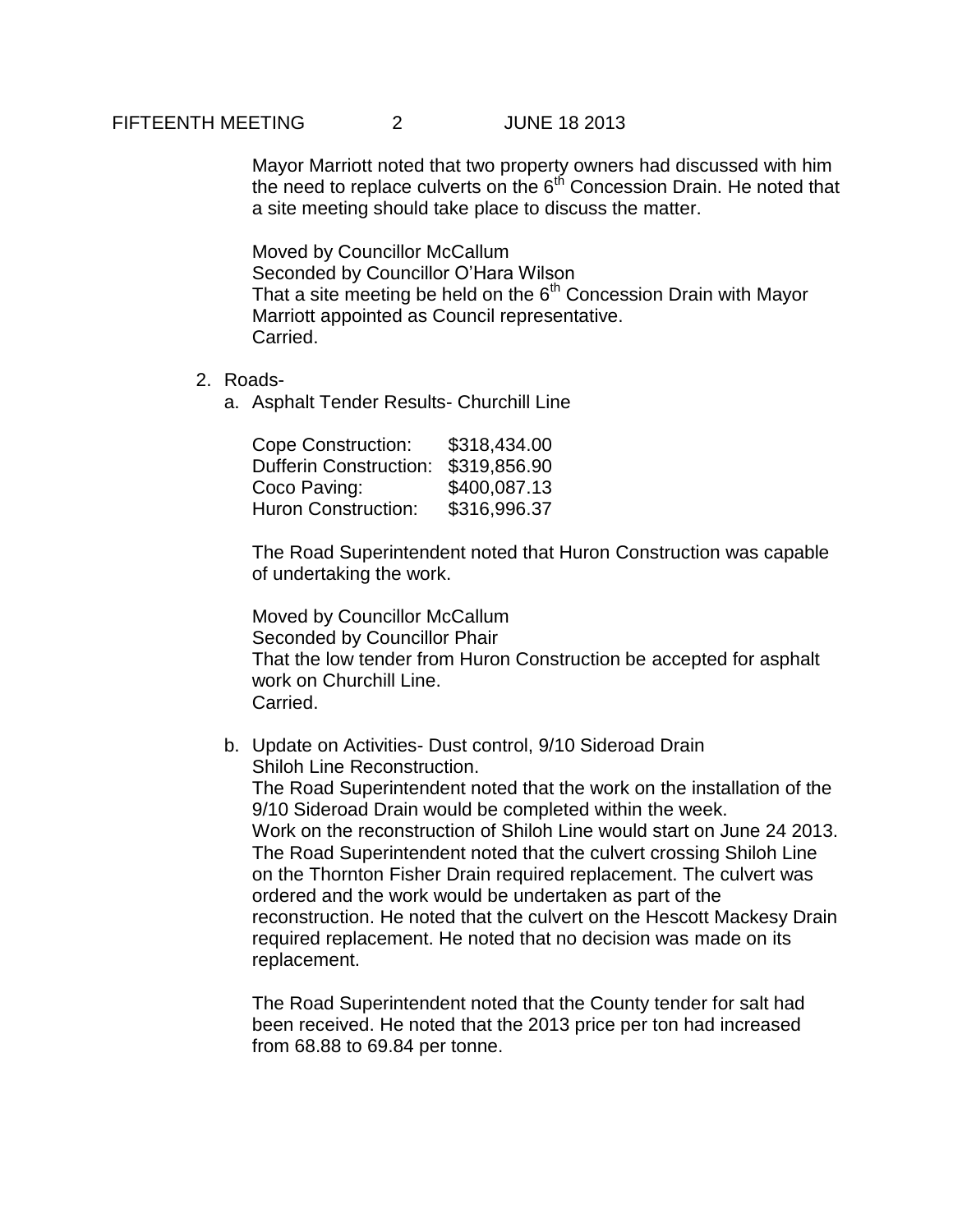Moved by Councillor O'Hara Wilson Seconded by Councillor Phair That salt be purchased from Sifto Salt based on the County of Lambton pricing at 69.84 per tonne. Carried.

The Road Superintendent noted that the application of dust control was taking place from west to east and would be completed in the next week.

Councillor McCallum questioned the status of work on Crooked Road. The Road Superintendent noted that no work had been undertaken on the road. It was noted that pricing on gates was to be prepared for the road and the brushing cost.

The Road Superintendent noted that Hydro One was in the Township working on their road accesses for pulling stations on the Hydro transmission corridor in Concession 5.

A discussion took place in regards to the trucking route for the Shiloh Line project.

3. Water-

The Clerk reported that the Engineer was awaiting estimates on the construction of waterlines connecting to the LAWSS system.

- C. Correspondence for information
	- 1. Lambton Farm Safety Association minutes April 22-13
	- 2. County of Lambton
		- a- Value Added on Energy Resources Widely Supported
		- b- Council Highlights June 5-13
		- c- Household Hazardous Waste Mobile Depot
	- 3. Ministry of Community Safety Relocation of EMO
	- 4. OPP Scores an 8.5% pay hike Sun Media
	- 5. AMO- Waste Diversion Recognized
	- 6. Federation of Canadian Municipalities a- reports and guidelines at annual conference b- applications for committee positions
	- 7. Lambton County Trails & Regional Roads Construction
	- 8. Orillia- Impasse on contract review with OPP
	- 9. Ontario Seniors Secretariat Senior's Month Celebration
	- 10.Ministry of Consumer Services Ontario One Call
	- 11.Sarnia- Notice of Environmental Assessment for Bright's Grove Sewage Treatment Facility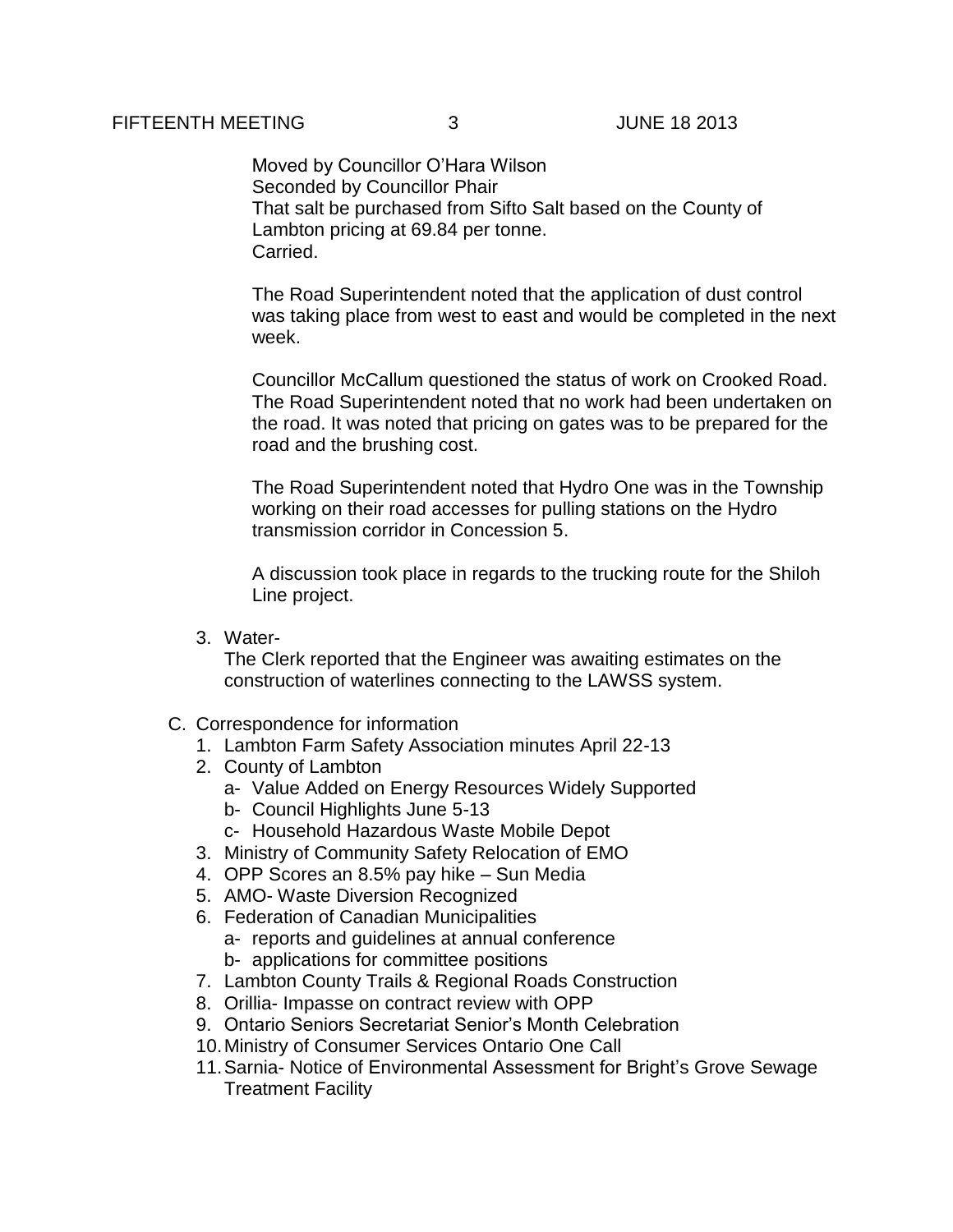#### FIFTEENTH MEETING 4 JUNE 18 2013

- 12.Ontario Economic Summit Jun 27-13
- 13.Thank You note Isabell Sylvester- Meadowview Villa Auxiliary.
- 14.Ontario Heritage Trust- 2013 Recognition Programs
- 15.Central Lambton Family Health Team- update from Recruitment **Committee**

Moved by Councillor O'Hara Wilson Seconded by Councillor Phair That correspondence items 1-15 be received and filed. Carried.

### D. Correspondence requiring motions

- 1. Resolution Huron-Kinloss- Not a Willing Host for industrial Wind Turbines
- 2. Resolution West Lincoln- Not a Willing Host for Industrial Wind Turbines
- 3. Resolution West Lincoln- Will not sign a community vibrancy agreement
- 4. Resolution Petrolia- Not a Willing host for industrial Wind Turbines
- 5. Resolution Oil Springs Not a Willing Host for Industrial Wind Turbines
- 6. Resolution Tiny Not a Willing Host for Industrial Wind Turbines

### Moved by Councillor McCallum

Seconded by Councillor Phair

That the resolutions from Huron-Kinloss, West Lincoln, Petrolia, Oil Springs and Tiny concerning Not being a Willing Host for Industrial Wind Turbines be supported.

Carried.

Moved by Councillor Phair Seconded by Councillor McCallum That the resolution from West Lincoln concerning not signing a community vibrancy agreement be supported. Carried.

E. Accounts

Moved by Councillor McCallum Seconded by Councillor O'Hara Wilson That the accounts be paid as circulated: Cheque: 5983-6010: \$ 176,264.51 Cheque: 6011-6015: \$ 616,354.00 Cheque: 6016-6032: \$ 26,033.59 Carried.

### F. Bylaws

1. Bylaw 29 of 2013 Appointment of Drainage Superintendent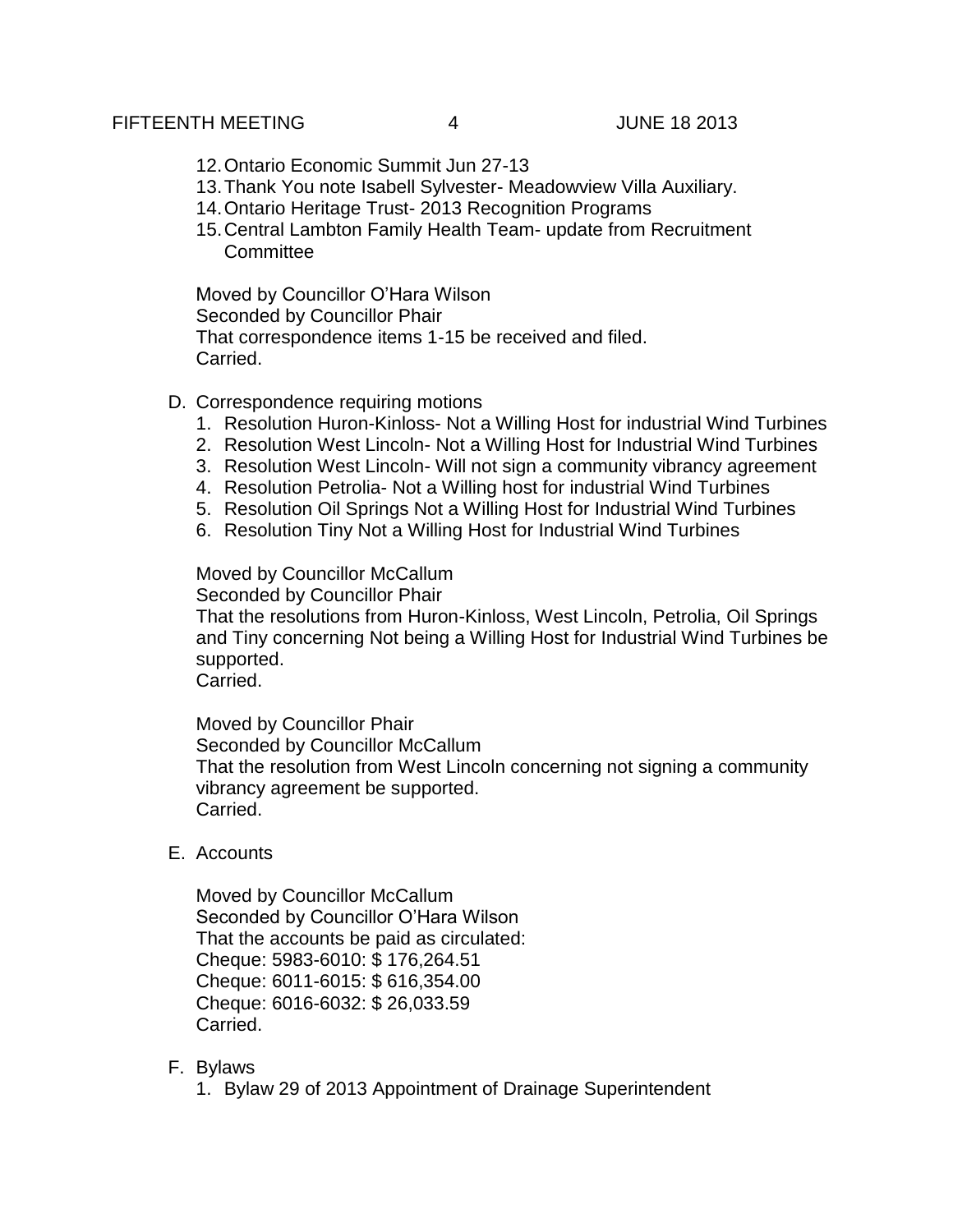# FIFTEENTH MEETING 5 JUNE 18 2013

- 2. Bylaw 51 of 2013-Road Superintendent given permission to close roads during unsafe road conditions.
- 3. Bylaw 52 of 2013 Drain Rating Bylaw
- 4. Bylaw 53 of 2013 Collection of Drainage Assessments
- 5. Bylaw 54 of 2013 Dawn Anderson Drain

Moved by Councillor Phair Seconded by Councillor McCallum That first and second reading be given to Bylaw 29, 51, 52, 53 and 54 of 2013. Carried.

Moved by Councillor O'Hara Wilson Seconded by Councillor Phair That third and final reading be given to Bylaw 29, 51, 52, 53, and 54 of 2013. Carried.

- G. Other Business
	- 1. Marilyn Whiting letter of resignation from Oil Springs Cemetery Board.

Moved by Councillor Phair Seconded by Councillor O'Hara Wilson That the letter of resignation from Marilyn Whiting be accepted with regrets from the Oil Springs Cemetery Board. Carried.

2. D Grootjen County of Lambton Riva Asset Management software The Clerk reported that further information would be provided on the Riva software at a future meeting.

A regional planning workshop was planned by the Ontario Power Authority.

Moved by Councillor O'Hara Wilson Seconded by Councillor McCallum That John Phair be appointed to attend the regional electrical planning meeting organized by the Ontario Power Authority. Carried.

Councillor O'Hara Wilson thanked Mayor Marriott and Councillor Phair for attending the Oil City Cemetery decoration service. She noted that the attendance had doubled from the first year.